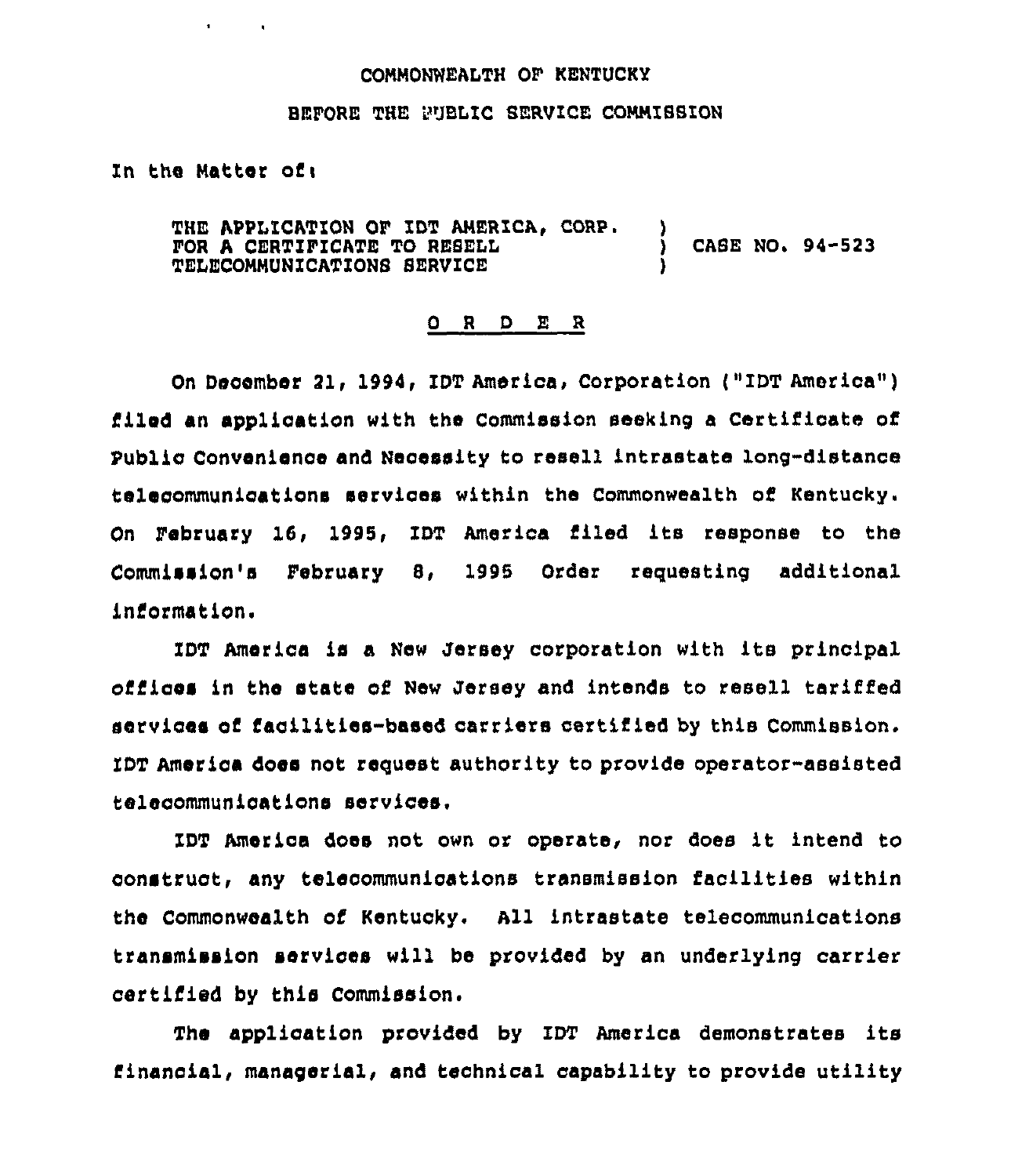service. The Commission finds that IDT America should be authorised to resell intrastate long-distance telecommunications services within the Commonwealth of Kentucky.

 $\bullet$  . The second second  $\bullet$ 

IDT America iiled its proposed tariff on December 21, 1994. In response to the Commission's request for additional information, IDT America filed revised tariff sheets on February 16, 1995. The Commission finds that the rates proposed by IDT America, as revised on February 16, 1995, with the following additional modifications should be approved as the fair, just, and reasonable rates to be charged<sub>1</sub>

1. Refer to Original Sheet 14, Section 2.5, Cancellation or Interruption of services. Include language in compliance with 807 KAR 5i006, Section 14 regarding written notices. At least ten days written notice is reguired prior to termination except for nonpayment, which requires five days written notice.

2. Refer to Original Sheet 19, Section 2.13, Late Charge. Include language to fully comply with 807 KAR 5:006, Section 8(3)(h).

The Commission, having considered the evidence of record and being otherwise sufficiently advised, HEREBY ORDERS that:

l. IDT America be and it hereby is granted authority to resell intrastate long-distance telecommunications services within the Commonwealth of Kentucky on and after the date of this Order.

 $-2-$